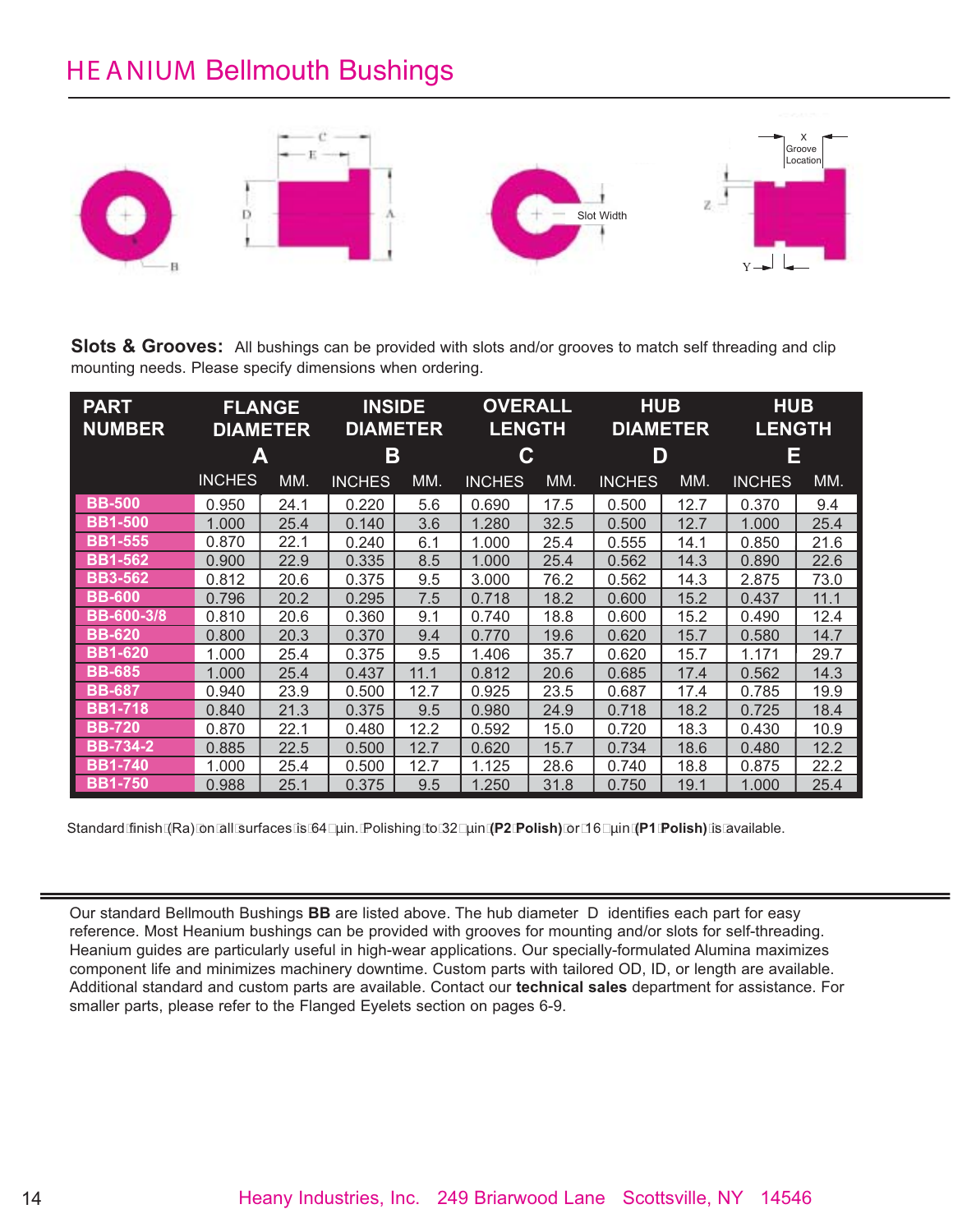## HE ANIUM Bellmouth Bushings



**Slots & Grooves:** All bushings can be provided with slots and/or grooves to match self threading and clip mounting needs.

| <b>PART</b><br><b>NUMBER</b> | <b>FLANGE</b><br><b>DIAMETER</b> |      | <b>INSIDE</b><br><b>DIAMETER</b> |      | <b>OVERALL</b><br><b>LENGTH</b> |      | <b>HUB</b><br><b>DIAMETER</b> |      | <b>HUB</b><br><b>LENGTH</b> |             |
|------------------------------|----------------------------------|------|----------------------------------|------|---------------------------------|------|-------------------------------|------|-----------------------------|-------------|
|                              | А                                |      | Β                                |      | C                               |      | D                             |      | Ε                           |             |
|                              | <b>INCHES</b>                    | MM.  | <b>INCHES</b>                    | MM.  | <b>INCHES</b>                   | MM.  | <b>INCHES</b>                 | MM.  | <b>INCHES</b>               | MM.         |
| <b>BB1-750-4</b>             | 1.000                            | 25.4 | 0.360                            | 9.1  | 0.900                           | 22.9 | 0.750                         | 19.1 | 0.730                       | 18.5        |
| <b>BB-860</b>                | 1.083                            | 27.5 | 0.593                            | 15.1 | 0.860                           | 21.8 | 0.860                         | 21.8 | 0.625                       | 15.9        |
| <b>BB-875</b>                | 1.030                            | 26.2 | 0.735                            | 18.7 | 0.745                           | 18.9 | 0.875                         | 22.2 | 0.495                       | <u>12.6</u> |
| <b>BB1-990</b>               | 1.240                            | 31.5 | 0.625                            | 15.9 | 1.000                           | 25.4 | 0.990                         | 25.1 | 0.750                       | 19.1        |
| <b>BB1-1000</b>              | 1.500                            | 38.1 | 0.718                            | 18.2 | 1.687                           | 42.8 | 1.000                         | 25.4 | 1.437                       | 36.5        |
| <b>BB1-1000-1</b>            | 1.475                            | 37.5 | 0.750                            | 19.1 | 1.000                           | 25.4 | 1.000                         | 25.4 | 0.720                       | 18.3        |
| <b>BB-1095</b>               | 1.315                            | 33.4 | 0.605                            | 15.4 | 0.750                           | 19.1 | 1.095                         | 27.8 | 0.540                       | 13.7        |
| <b>BB-1115-1</b>             | 1.280                            | 32.5 | 0.875                            | 22.2 | 0.750                           | 19.1 | 1.115                         | 28.3 | 0.500                       | 12.7        |
| <b>BB-1115-2</b>             | 1.280                            | 32.5 | 0.750                            | 19.1 | 0.745                           | 18.9 | 1.115                         | 28.3 | 0.500                       | 12.7        |
| <b>BB1-1125</b>              | 2.000                            | 50.8 | 0.625                            | 15.9 | 1.500                           | 38.1 | 1.125                         | 28.6 | 1.250                       | 31.8        |
| <b>BB1-1235</b>              | <u>1.530</u>                     | 38.9 | 0.635                            | 16.1 | <u>1.735</u>                    | 44.1 | <u>1.235</u>                  | 31.4 | 1.240                       | <u>31.5</u> |
| <b>BB-1250</b>               | 1.370                            | 34.8 | 1.040                            | 26.4 | 0.730                           | 18.5 | 1.250                         | 31.8 | 0.600                       | 15.2        |
| <b>BB1-1375</b>              | 1.625                            | 41.3 | 0.671                            | 17.0 | 1.500                           | 38.1 | 1.375                         | 34.9 | 1.250                       | 31.8        |
| <b>BB-1625-1</b>             | 2.600                            | 66.0 | 1.070                            | 27.8 | 0.855                           | 21.7 | 1.625                         | 41.3 | 0.370                       | 9.4         |
| <b>BB1-1625</b>              | 2.625                            | 66.7 | 1.125                            | 28.6 | 1.437                           | 36.5 | 1.625                         | 41.3 | 1.187                       | 30.1        |
| <b>BB1-2750</b>              | 3.062                            | 77.8 | 2.062                            | 52.4 | 1.250                           | 31.8 | 2.750                         | 70.0 | 0.875                       | 22.2        |

**PART NUMBERING:** Our part numbering system allows quick-and-easy part selection using the functional outside diameter or width of the part. These dimensions are highlighted throughout this catalog for easy reference.

**TOLERANCES:** Standard tolerances on Heanium components are .010 inch or ± 1.5%, whichever is greater. Dimensions on parts can be held to tighter tolerances as required, utilizing diamond grinding and honing.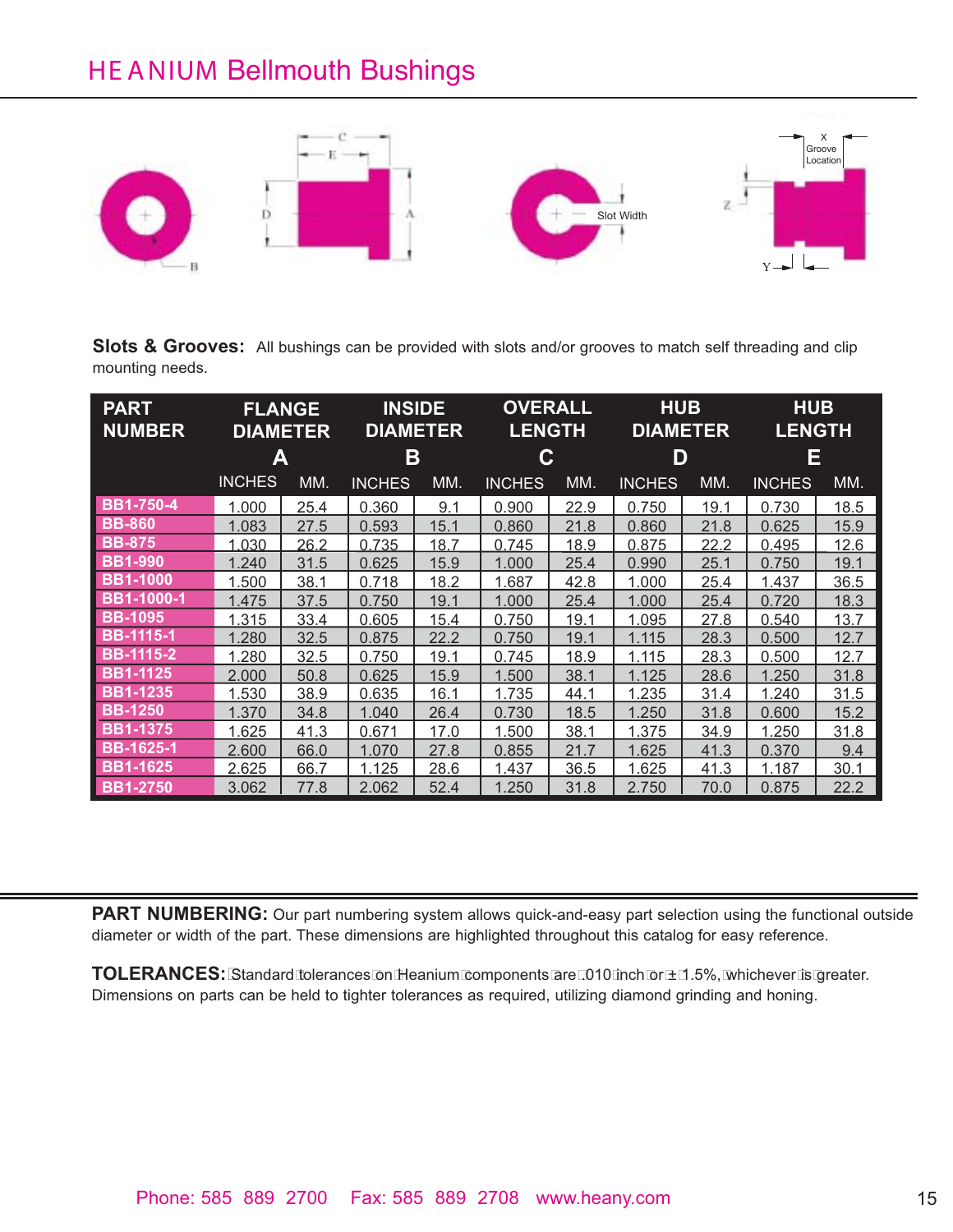## HE ANIUM Bellmouth Bushings

Standard tolerances on all dimensions are ±.010 inch or ±1.5%, whichever is greater. Diamond grind and/or hone to ±.0005 inches is available.

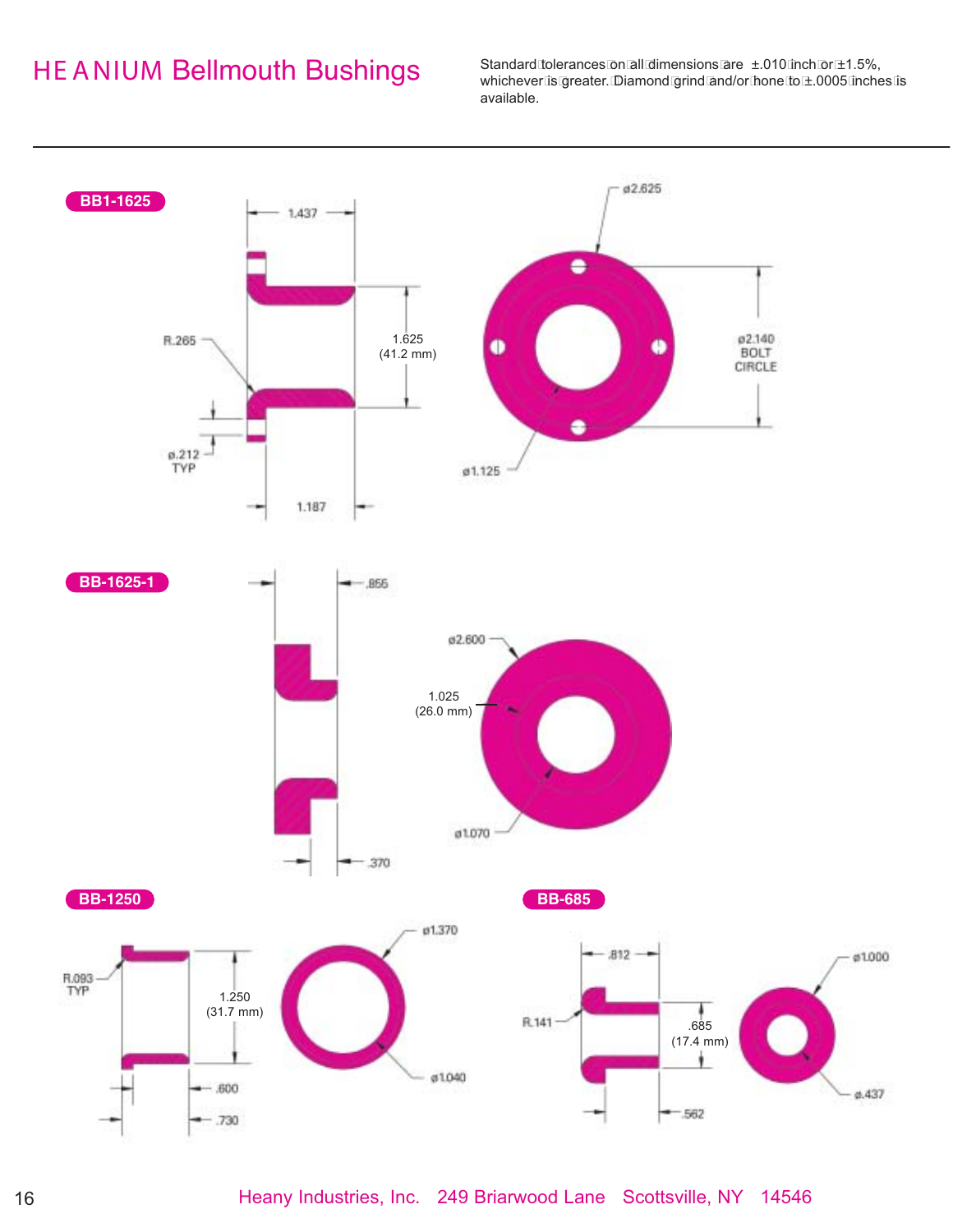Standard finish (Ra) on all surfaces is 64 uin. Polishing to 32 µin **(P2 Polish)** or 16 µin **(P1 Polish)** is available.

| <b>PART</b><br><b>NUMBER</b> | <b>FLANGE</b><br><b>DIAMETER</b><br>A |      | <b>INSIDE</b><br><b>DIAMETER</b><br>В |      | <b>OVERALL</b><br><b>LENGTH</b><br>C. |      | <b>THREAD</b><br><b>DIAMETER</b><br>D |     | <b>HUB</b><br><b>LENGTH</b><br>Е |      |
|------------------------------|---------------------------------------|------|---------------------------------------|------|---------------------------------------|------|---------------------------------------|-----|----------------------------------|------|
|                              | <b>INCHES</b>                         | MM.  | <b>INCHES</b>                         | MM.  | <b>INCHES</b>                         | MM.  | <b>INCHES</b>                         | MM. | <b>INCHES</b>                    | MM.  |
| <b>BBTH-785</b>              | 1.000                                 | 25.4 | 0.460                                 | 11.7 | 0.615                                 | 15.6 | $1/2$ npt                             | N/A | 0.400                            | 10.2 |
| <b>BBTH-1</b>                | .360                                  | 34.5 | 0.575                                 | 14.6 | 0.735                                 | 18.7 | 3/4<br>npt                            | N/A | 0.450                            | 11.4 |